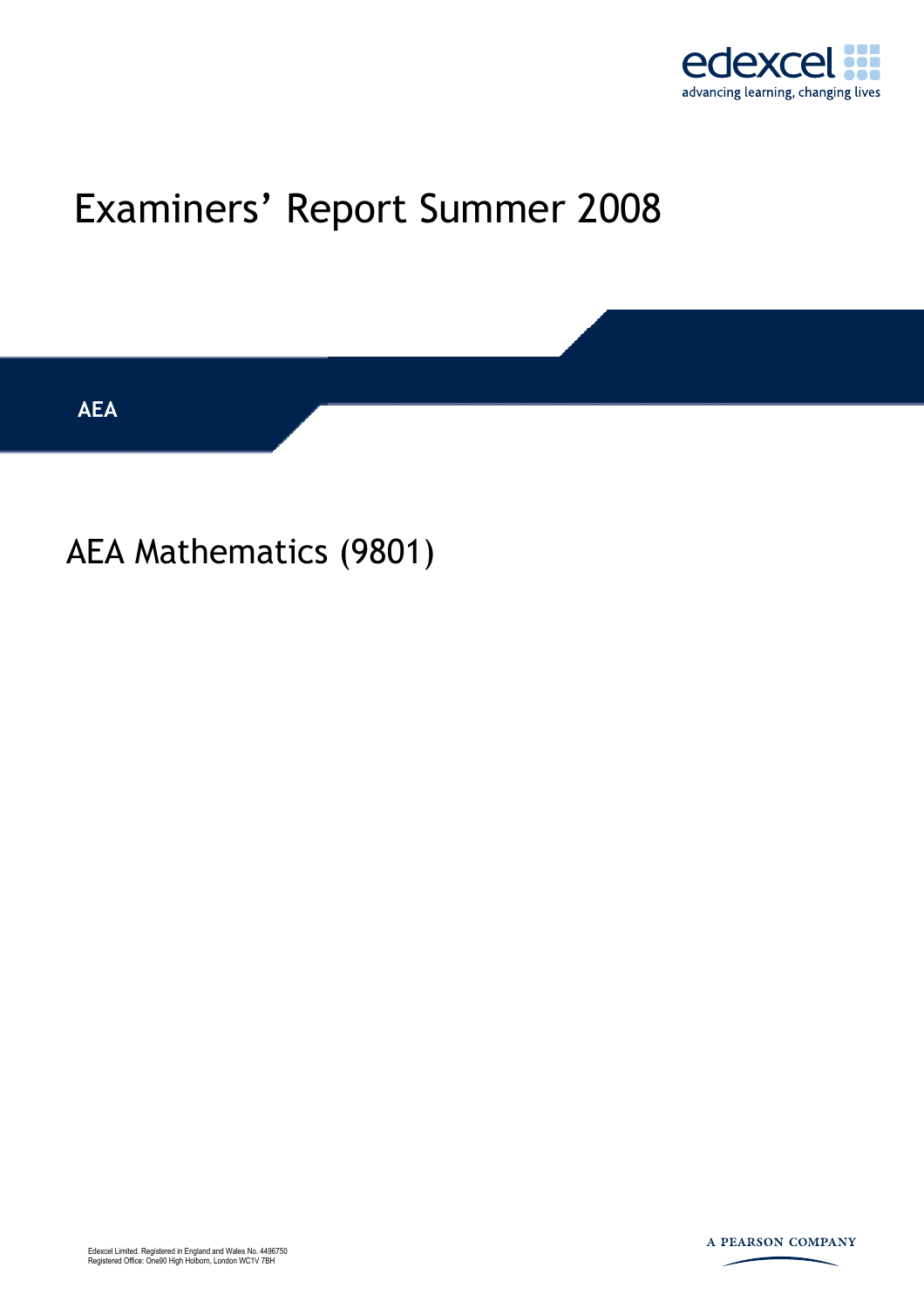Edexcel is one of the leading examining and awarding bodies in the UK and throughout the world. We provide a wide range of qualifications including academic, vocational, occupational and specific programmes for employers.

Through a network of UK and overseas offices, Edexcel's centres receive the support they need to help them deliver their education and training programmes to learners.

For further information, please call our GCE line on 0844 576 0025, our GCSE team on 0844 576 0027, or visit our website at www.edexcel.org.uk.

Summer 2008 Publications Code UA020312 All the material in this publication is copyright

© Edexcel Ltd 2008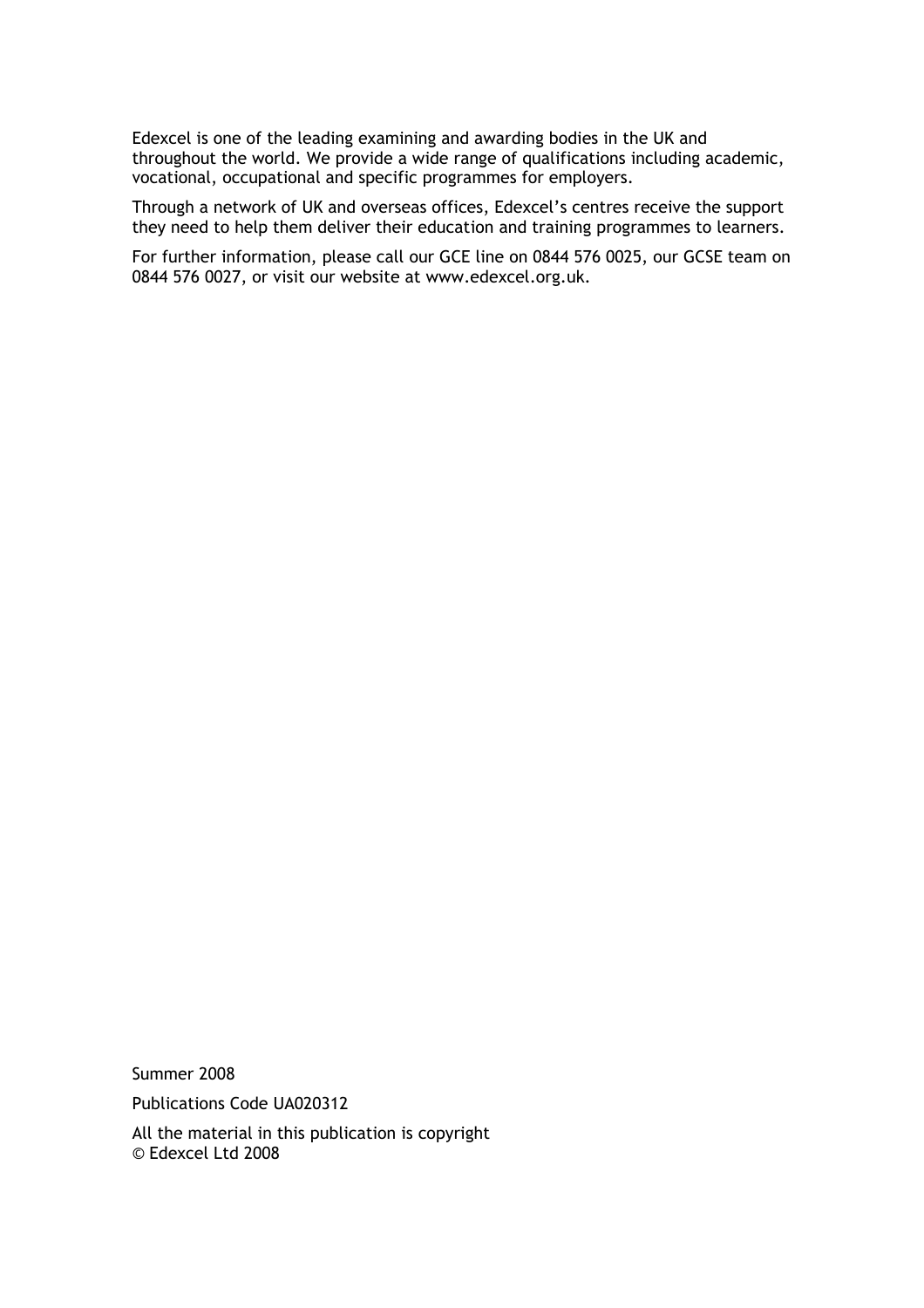#### **Contents**

| AEA Mathematics Examiner's Report |  |
|-----------------------------------|--|
| Statistics                        |  |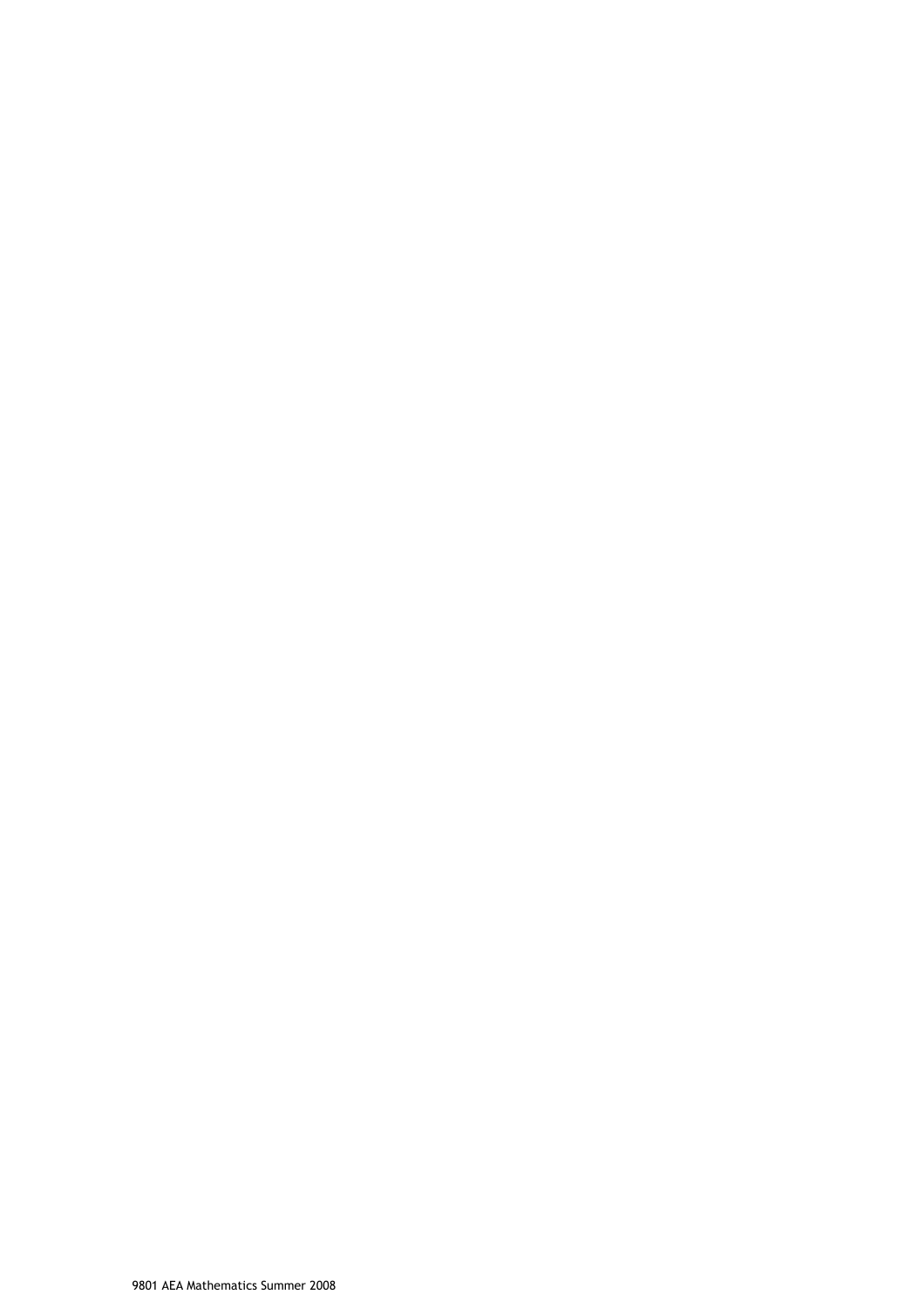### **Advanced Extension Awards Unit AEA Specification 9801**

#### **Introduction**

The general standard of work was better than in previous years with most students making some progress with nearly all the questions. Algebraic processing was often much more confident and the calculus questions were handled well. Logarithms are still causing problems for many students and the geometrical demands of Q6 and Q7 proved too much for all except the best.

Although the quality of the work had improved the overall presentation was often still very poor. Candidates who intend to pursue their mathematical studies would benefit from spending a little more time in presenting their arguments clearly and remembering to explain the steps in their working. As the problems get harder the need for clear working becomes more important.

#### **Report on individual questions**

#### **Question 1**

Apart from the handful of candidates who thought the question was about a geometric series most candidates were able to obtain a value for *n*. Many simply divided 200 by 2.5 and obtained  $n = 80$  without really appreciating that the  $80<sup>th</sup>$  term was the last positive term and the

81<sup>st</sup> term was zero. This soon became apparent when they tried to use  $S_n = \frac{n}{2} (a+l)$  with the

wrong value for *l*. Differentiating a general expression for  $S_n$  was another popular approach yielding  $n = 80.5$  but many candidates then tried to substitute this value back in  $S_n$  failing to realise that *n* should be an integer.

A very common error was to have  $d = +2.5$  and a few candidates tried to solve  $S_n = 0$  rather than  $u_n = 0$ .

#### **Question 2**

Part (a) was usually answered well although some failed to substitute for both *y* and  $\frac{d}{dx}$ d *y x* . The arithmetic was accurate here too and most found the correct coordinates of *P*.

In part (b) most separated the variables, used partial fractions and integrated correctly but then problems arose. Some forgot to include an arbitrary constant before removing the logs and others made errors in the application of the log rules. A number of candidates failed to see the link with part (a) and did not find the particular solution. A few candidates did not use partial fractions in part (b) but tried to split the integral in the form

$$
\frac{1}{2}\left(\frac{2x+3}{x^2+3x+2}\right)-\frac{3}{2}\left(\frac{1}{\left(x+\frac{3}{2}\right)^2-\left(\frac{1}{2}\right)^2}\right).
$$

Although the second integral is essentially "standard" and in the formula booklet this route proved quite demanding and it was rarely completed successfully.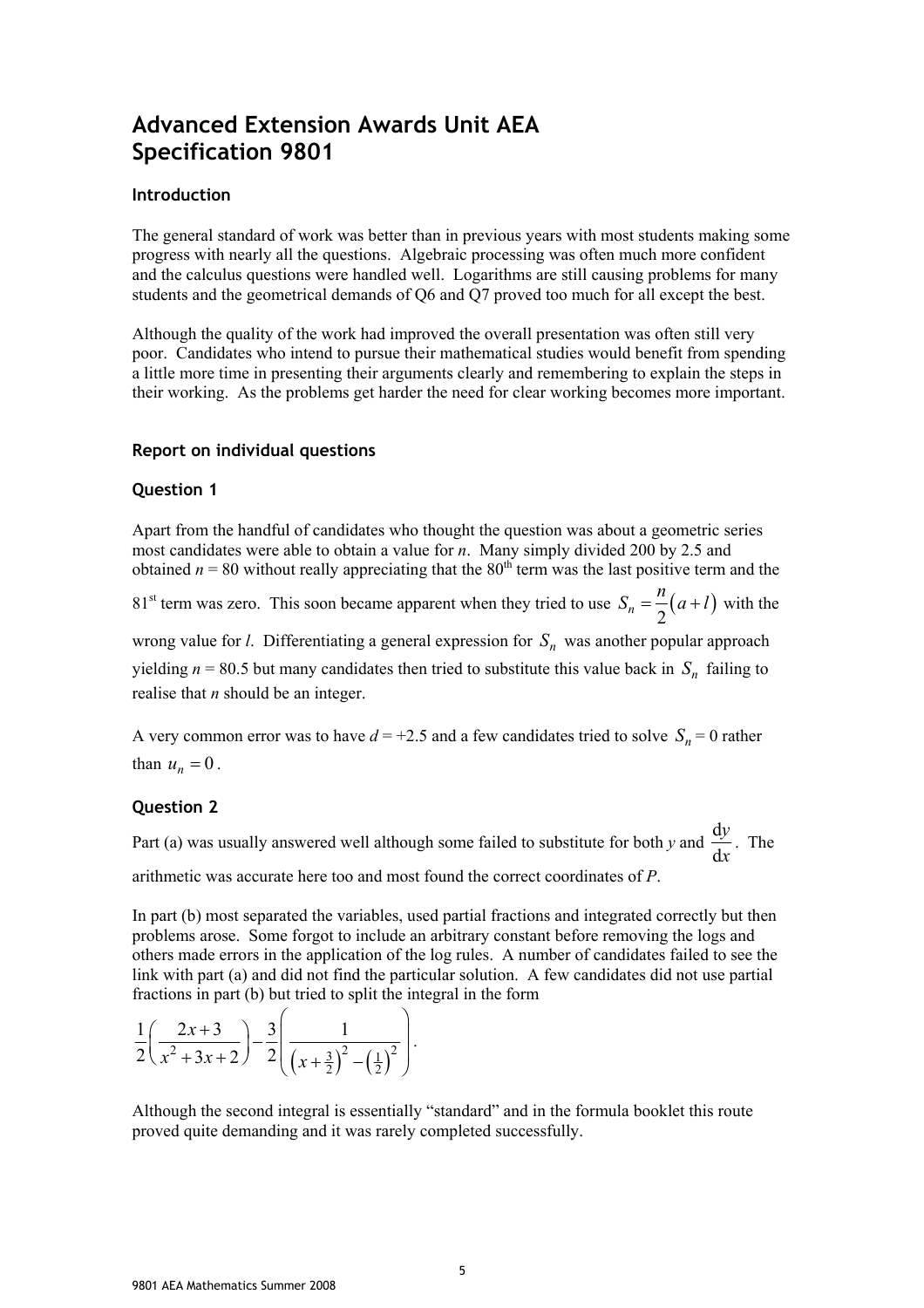#### **Question 3**

Most candidates completed part (a) successfully using tan30 (and double angles) or  $tan(60 - 45)$ or tan (45 - 30) and simplifying surds.

In part (b) the use of sin  $(A + B)$  formulae was the most common approach but some used  $\frac{1}{2}$ (cos120 – cos 2 $\theta$ ). The equation was usually simplified to a correct expression for cos<sup>2</sup>  $\theta$ but at this point most candidates were stuck. Those who rearranged to  $\tan^2 \theta$  were sometimes

able to see the connection with part (a) and, provided they remembered the  $+$  when square rooting, were able to complete the question as were those who worked towards  $\cos 2$ .

#### **Question 4**

Part (a) was generally completed successfully although a few candidates did not simplify their *y* coordinate to  $\frac{1}{1}$ .

e

In part (b) there were two stages where the candidates got stuck. The first stage of integration by parts was fine but some couldn't manage to integrate sin*x* tan*x*. The final hurdle was the substitution and simplification of the limits with complicated inverse trigonometric functions as the limits and an expression in terms of "e" required for the final answer.

It was encouraging to see some using the symmetry of the function, and they had a much simpler lower limit of 0, and also to see several helpful triangles drawn to aid in the substitution of the limits. Despite its appearance though this was a fairly accessible question and there were many good solutions.

#### **Question 5**

In part (a) many candidates were able to find  $p=9$  and often  $q=9/8$  as well but their solutions were often rather jumbled and it was rare for  $\log_3 p = 0$  to be considered and clear arguments as to why  $p = 1$  was not valid were few and far between.

Most realised that  $\log_3 9 = 2$  and often they were able to use the rules of logarithms to simplify the given equation. The usual approach though was to multiply everything out and obtain a cubic equation which often did not factorise due to poor algebra in reaching this stage. Those who had worked accurately frequently found  $(x - 2)$  as a factor and went on to present three answers of 2, 8/3 and 12. It was very unusual to see candidates checking the suitability of these answers in the original equation and only the best candidates gave a clear reason for  $x = 12$  as the only solution.

Very few candidates factorised  $3x^3 - 23x^2 + 40x$  early on but those who did had a much less complicated path through this question.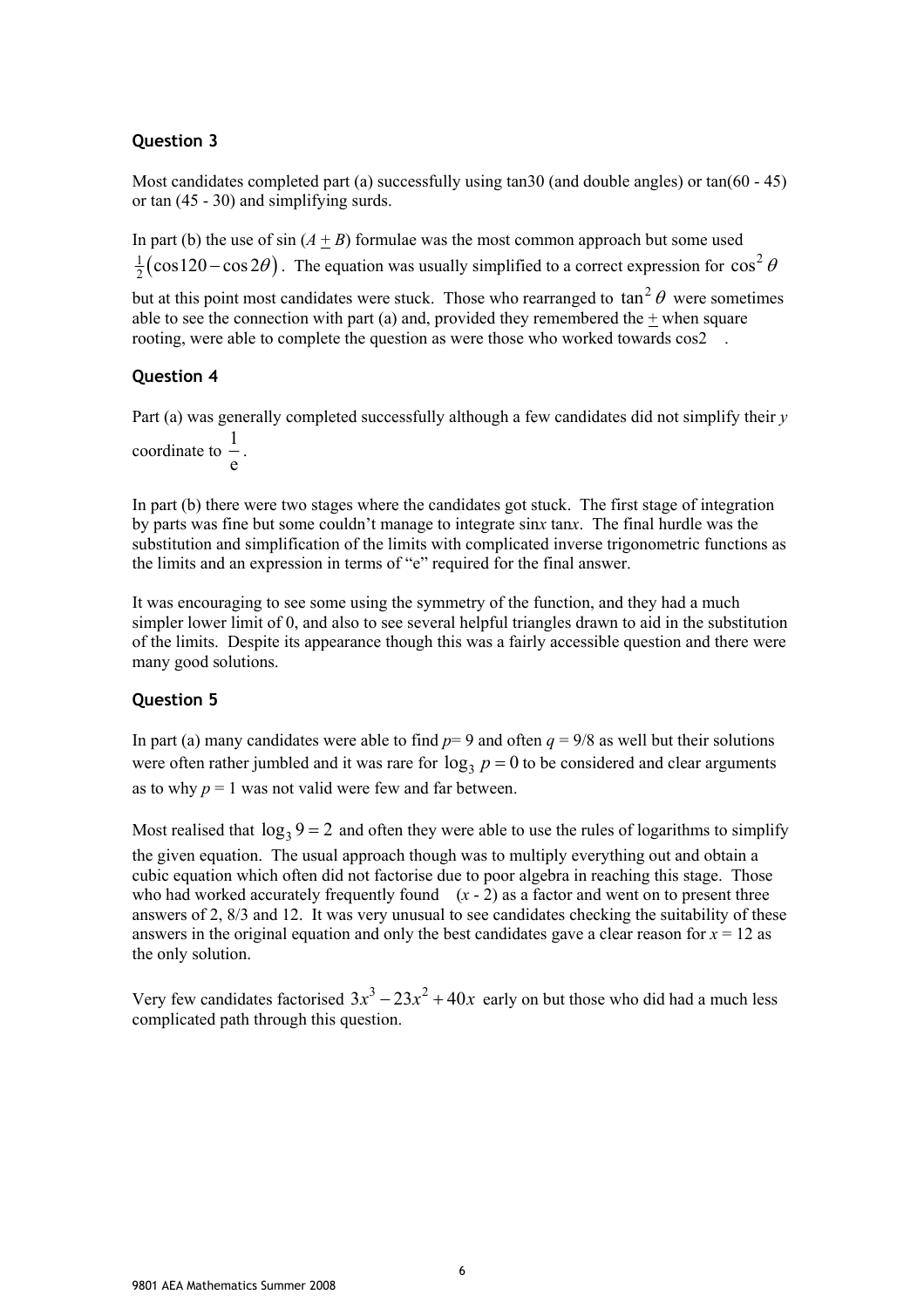#### **Question 6**

Apart from those who tried to find  $f'(x)$  or  $\frac{1}{f(x)}$  the first part was usually answered

successfully.

Most candidates made a start on part (b) but the more complicated approach of finding  $f(x)$  and then comparing coefficients often led to some very complicated algebra and associated errors. Those who realised that  $f(x) = f^{-1}(x)$  found  $a = -2$  much more readily.

The sketches in part (c) were quite varied. The basic shape was often correct but common errors were to omit the  $y = -2$  asymptote and the  $(b/2, 0)$  intercept. The transformations were understood quite well and even those with an incorrect graph in part (i) were able to translate their graph correctly in part (ii).

Part (d) proved very challenging. Very few spotted the symmetries about the intersection of the asymptotes but there a few very impressive solutions seen.

#### **Question 7**

Most began part (a) correctly but some of those trying the scalar product approach used **AB.BC** rather than **BA.BC** to find the cosine and lost the final accuracy mark.

Part (c) was often answered next and this too was usually answered very well. The rest of the question though proved beyond most candidates.

The few who used a rhombus approach in part (b) were able to complete this part easily but the preferred method usually involved half angles. Some showed that there were two equal angles between *L* and *BA* and *BC* (without showing that these angles were both equal to  $\frac{1}{2} \hat{A} \hat{B} C$ ),

others showed that the angle between *L* and *BA* was  $\frac{1}{2} \angle ABC$  but failed to consider the angle made with *BC*.

Those who realised that triangle *ABC* was isosceles and that the centre would lie on the line from *A* to the mid-point of *BC*, often made good progress with the remainder of the question but there were far too many candidates who were trying to use the mid-points of *AB* or *AC*.

It is important for students to appreciate the need to explain one's working in mathematics. The examiners are often presented with pages of column vectors and occasionally vector equations of lines but if, as is often the case, these are incorrect and there is no indication of where they come from then credit for using an appropriate method can not be given.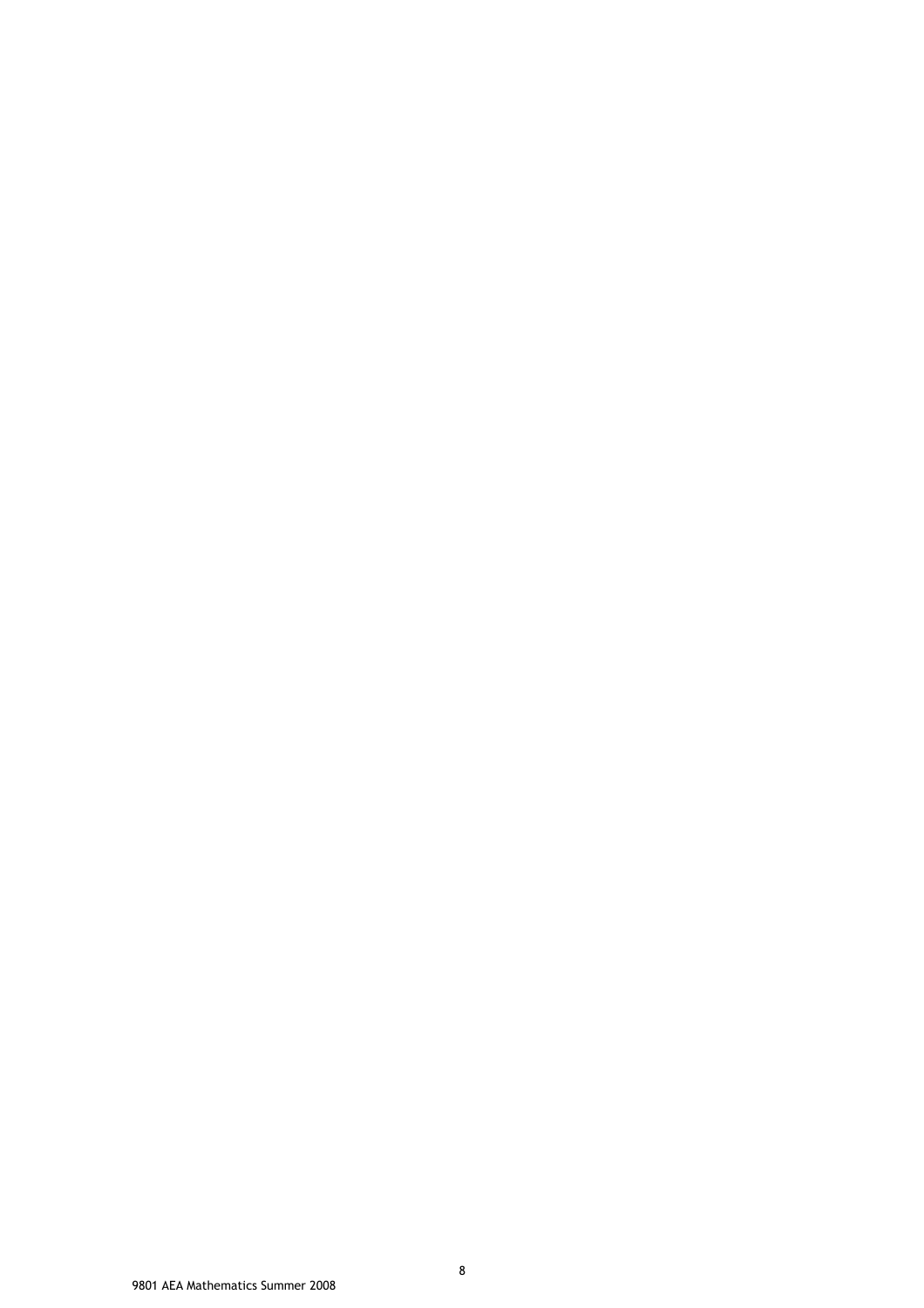## **Grade Boundaries: Summer 2008 AEA Mathematics Examinations**

|                           | <b>Distinction</b> | Merit |
|---------------------------|--------------------|-------|
| <b>Advanced Extension</b> |                    | ς∠    |